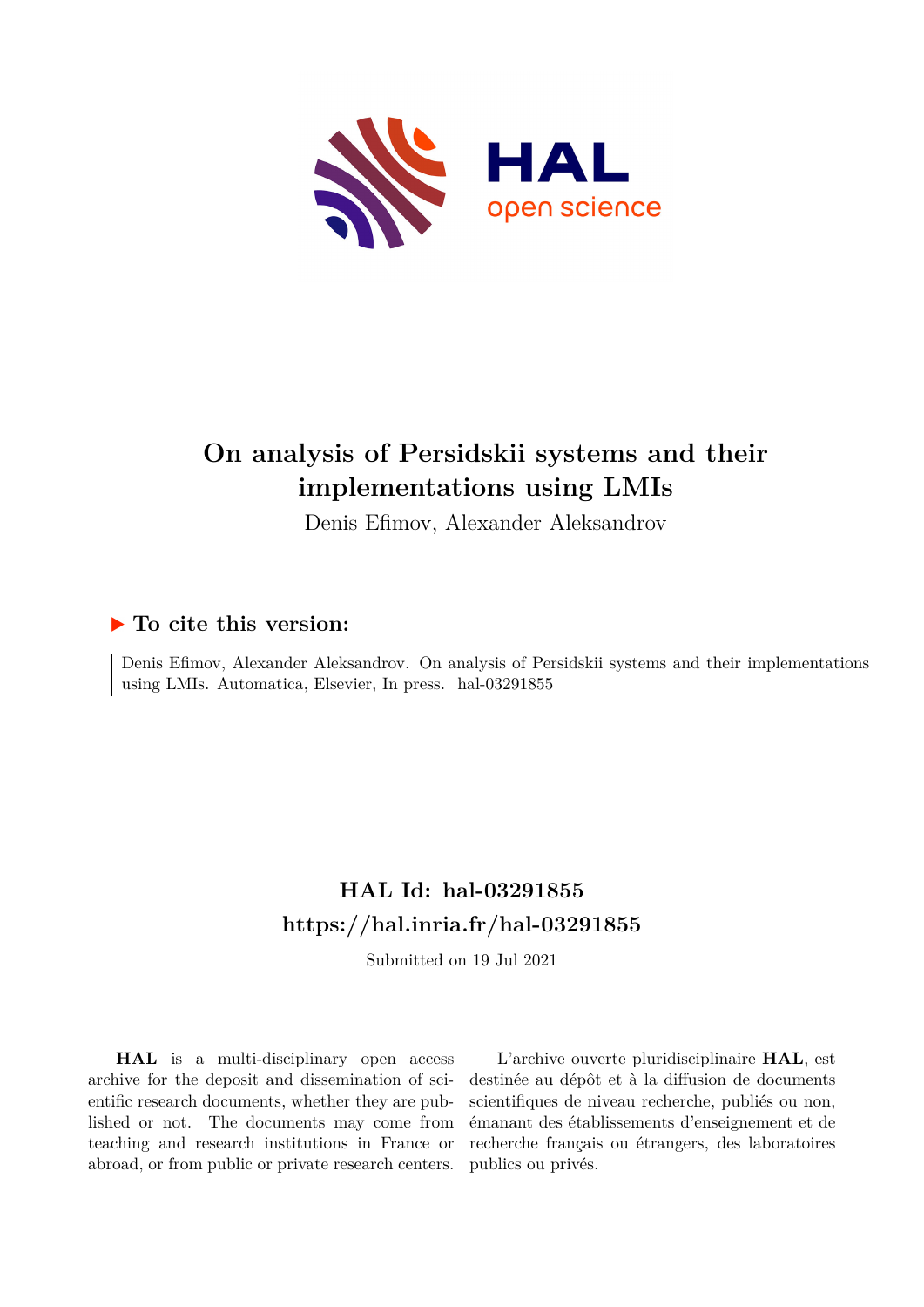## On analysis of Persidskii systems and their implementations using LMIs

Denis Efimov<sup>a,c</sup> Alexander Aleksandrov<sup>b</sup>

a Inria, Univ. Lille, CNRS, UMR 9189 - CRIStAL, F-59000 Lille, France <sup>b</sup>Saint Petersburg State University, 7-9 Universitetskaya nab., 199034 Saint Petersburg, Russia <sup>c</sup> ITMO University, 197101 Saint Petersburg, Russia

#### Abstract

The conditions of (integral) input-to-state stability and input-output-to-state stability are established for a class of generalized Persidskii systems. The proposed conditions are formulated using linear matrix inequalities. Based on these results the conditions of convergence are derived for discretizations of this class of models obtained by the explicit and the implicit Euler methods. The proposed theory is finally applied to design a robust stabilization control.

#### 1 Introduction

Control design and stability analysis for dynamical systems are complex problems, especially in the nonlinear case. Answering these issues, many concepts and methods have been proposed in the theory of systems and controls (Khalil, 1996). In the nonlinear framework, the only available approach for stability check is the Lyapunov function method (Lyapunov, 1992; Malkin, 1952; Hahn, 1967) and the related extensions (LaSalle and Lefchetz, 1961; van der Schaft, 1996; Lin et al., 1996; Bacciotti and Rosier, 2005). The shortage of this approach is the lack of constructive techniques that assign Lyapunov functions with desired properties to generic nonlinear systems. The existing solutions for nonlinear dynamics usually deal with various canonical forms: Lurie systems, Lipschitz dynamics, Persidskii models, homogeneous systems, etc. The design of Lyapunov functions for the first three mentioned classes of systems is based on closeness of these models to the linear ones, where the analysis and design theories are rather complete.

In the present paper the focus is put on a stratum of Persidskii systems. This class of models was first introduced for stability analysis in (Barbashin, 1961), where a linear combination of the integrals of the nonlinearities was used as a Lyapunov function. Next, that result was extended by Persidskii in (Persidskii, 1969), where he augmented the Lyapunov function by a combination of the absolute values of the states. Further, this class of nonlinear models was studied in the context of diagonal stability (Kazkurewicz and Bhaya, 1999; Ferreira et al., 2005), opinion dynamics (Altafini, 2013), sliding mode control (Hsu et al., 2000; Aparicio et al., 2019; Zhang, 2020), Lur'e systems (Arcak and Teel, 2002), neural networks (Hopfield and Tank, 1986; Sontag, 1993; Karny et al., 1998) and in other applications (Erickson and Michel, 1985). In this work these results will be developed to robust stability analysis of a more general form of the dynamics enlarging the domain of possible applications.

A popular and extremely useful framework for robust stability analysis of nonlinear dynamical systems is presented by the input-to-state stability theory (Sontag, 2001; Dashkovskiy et al., 2011). This methodology suggests a variety of tools allowing the robust stability of nonlinear systems to be evaluated with respect to external inputs and taking into account the outputs. It also allows the influence of different sources of uncertainty to be assessed in the applications.

In this work, we introduce a class of generalized Persidskii systems, which have a linear part and different nonlinearities <sup>1</sup> . Next, a special structure of Lyapunov function is proposed, and it is demonstrated that its properties and

 $\overline{\star}$  This work is partially supported by the Ministry of Science and Higher Education of Russian Federation, passport of goszadanie no. 2019-0898 and by the Russian Foundation for Basic Research (grant no. 19-01-00146-a).

<sup>1</sup> A preliminary version of this work (Efimov and Aleksandrov, 2019) does not contain proofs, while focusing on another application.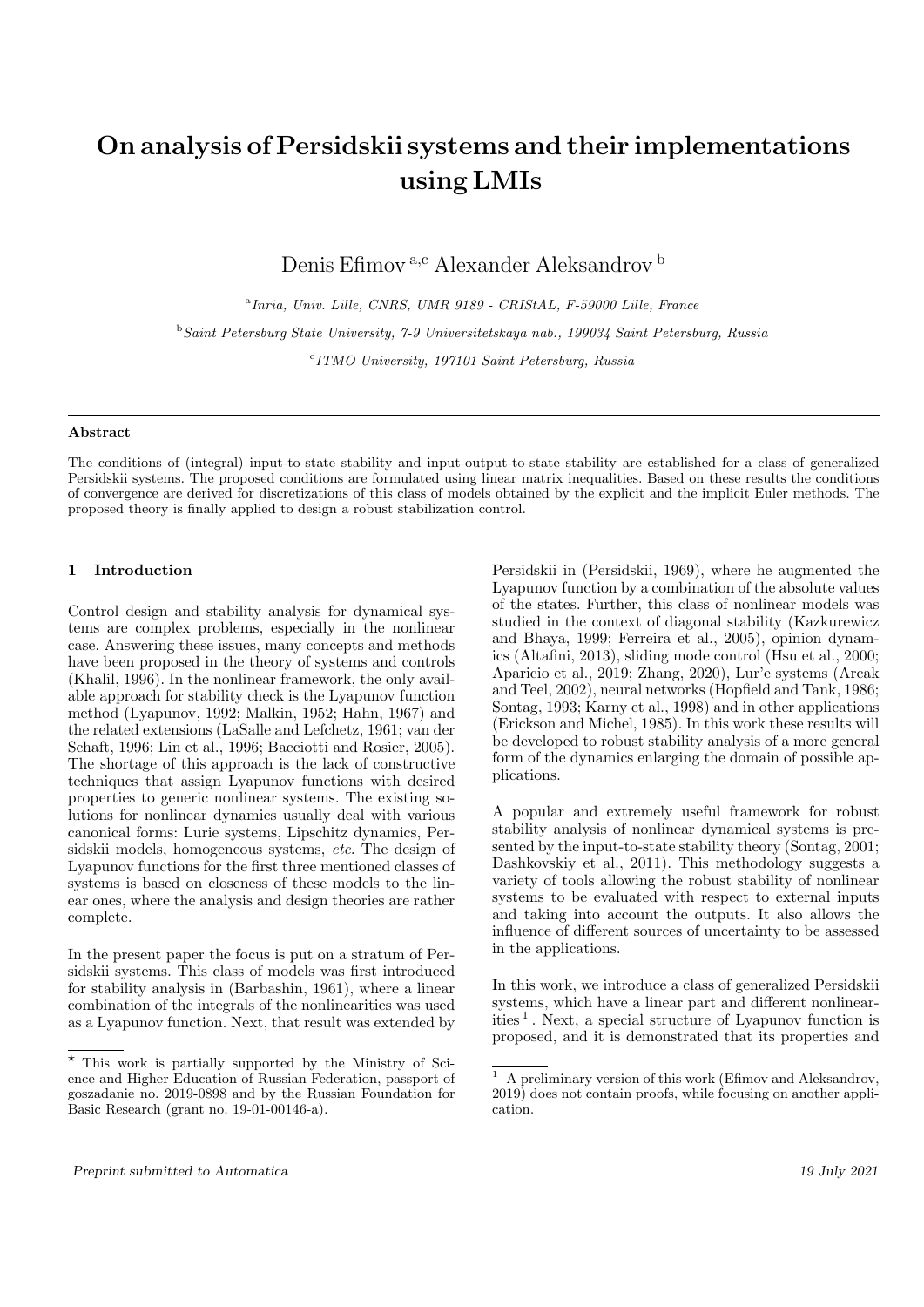the characteristics of its derivative can be constrained by solving a series of linear matrix inequalities (LMIs), to this end a fine manipulation of cross-terms in the Lyapunov function and its derivative is effectuated utilizing the features of nonlinearities. It is also shown that the discretization of this class of nonlinear dynamical systems by using the explicit or implicit Euler methods preserves the convergence of trajectories under mild restrictions (for nonlinear systems it is not always the case (Efimov et al., 2017, 2019)). Finally, an application of the proposed theory to a robust control design is given to illustrate its efficacy: we consider a linear nominal model subject to a nonlinearity hidden in the disturbance, and the imposed upper bound on the disturbance does not allow the problem to be solved by a linear feedback.

The outline of this paper is as follows. Preliminary results and notions are introduced in Section 2. The problem statement is given in Section 3. Robust stability conditions are established in Section 4. The Euler discretization properties are studied in Section 5. A control design method is presented in Section 6.

#### Notation

- $\mathbb{R}_+ = \{x \in \mathbb{R} : x \geq 0\}$ , where  $\mathbb R$  is the set of real number. •  $|\cdot|$  denotes the absolute value in  $\mathbb{R}, \|\cdot\|$  denotes the
- Euclidean norm on  $\mathbb{R}^n$ . • For a (Lebesgue) measurable function  $d : \mathbb{R}_+ \to \mathbb{R}^m$ define the norm  $||d||_{[t_0,t_1)} = \text{ess sup}_{t \in [t_0,t_1)} ||d(t)||$ , then  $||d||_{\infty} = ||d||_{[0,+\infty)}$  and the set of  $d(t)$  with the property  $||d||_{\infty}$  < +∞ we further denote as  $\mathcal{L}_{\infty}^{m}$  (the set of essentially bounded measurable functions).
- A continuous function  $\alpha : \mathbb{R}_+ \to \mathbb{R}_+$  belongs to the class K if  $\alpha(0) = 0$  and the function is strictly increasing. The function  $\alpha : \mathbb{R}_+ \to \mathbb{R}_+$  belongs to the class  $\mathcal{K}_{\infty}$  if  $\alpha \in \mathcal{K}$ and it is increasing to infinity. A continuous function  $\beta : \mathbb{R}_+ \times \mathbb{R}_+ \to \mathbb{R}_+$  belongs to the class  $\mathcal{KL}$  if  $\beta(\cdot, t) \in \mathcal{K}$ for each fixed  $t \in \mathbb{R}_+$  and  $\beta(s, \cdot)$  is decreasing to zero for each fixed  $s \in \mathbb{R}_+$ .
- The notation  $DV(x)f(x)$  stands for the directional derivative of a continuously differentiable function V with respect to the vector field  $f$  evaluated at the point  $\hat{x}$ .
- Denote the identity matrix of dimension  $n \times n$  by  $I_n$ , the vector of dimension *n* with all elements equal 1 by  $1_n$ .
- A finite series of integers  $1, 2, ..., n$  is denoted by  $\overline{1, n}$ .
- diag ${g} \in \mathbb{D}^n$  represents a diagonal matrix of dimension  $n \times n$  with a vector  $g \in \mathbb{R}^n$  on the main diagonal, where  $\mathbb{D}^n \subset \mathbb{R}^{n \times n}$  is the set of diagonal matrices. The set of diagonal matrices of dimension  $n \times n$  with nonnegative elements will be denoted by  $\mathbb{D}_{+}^{n} = \mathbb{D}^{n} \cap \mathbb{R}_{+}^{n \times n}$ . For  $\Lambda \in$  $\mathbb{D}^n_+$ ,  $\Lambda_i$  with  $i = \overline{1,n}$  corresponds to the  $i^{\text{th}}$  element on the main diagonal.
- For a symmetric matrix  $P \in \mathbb{R}^{n \times n}$ , the relations  $P > 0$ or  $P > 0$  mean that it is positive definite or semi-definite, respectively.

#### 2 Preliminaries

Consider a nonlinear system:

$$
\dot{x}(t) = f(x(t), d(t)), \ t \ge 0,
$$
\n(1)

where  $x(t) \in \mathbb{R}^n$  is the state,  $d(t) \in \mathbb{R}^m$  is the external input,  $d \in \mathcal{L}_{\infty}^m$ , and  $f : \mathbb{R}^{n+m} \to \mathbb{R}^n$  is a locally Lipschitz (or Hölder) continuous function,  $f(0, 0) = 0$ . In some cases the system (1) is equipped with an output  $y(t) \in \mathbb{R}^p$ :

$$
y(t) = h(x(t)),
$$
\n(2)

where  $h: \mathbb{R}^n \to \mathbb{R}^p$  is a continuous function. For an initial condition  $x_0 \in \mathbb{R}^n$  and input  $d \in \mathcal{L}_{\infty}^m$ , define the corresponding solutions by  $x(t, x_0, d)$  for any  $t \geq 0$  for which the solution exists,  $y(t, x_0, d) = h(x(t, x_0, d)).$ 

In this work we will be interested in the following stability properties (Sontag, 2001; Dashkovskiy et al., 2011):

**Definition 1** The system  $(1)$  is called input-to-state practically stable (ISpS), if there are functions  $\beta \in \mathcal{KL}$ ,  $\gamma \in \mathcal{K}$ and a constant  $c > 0$  such that

$$
||x(t, x_0, d)|| \le \beta(||x_0||, t) + \gamma(||d||_{[0,t)}) + c \quad \forall t \ge 0
$$

for any input  $d \in \mathcal{L}_{\infty}^m$  and any  $x_0 \in \mathbb{R}^n$ . The function  $\gamma$ is called nonlinear asymptotic gain. The system is called input-to-state stable (ISS) if  $c = 0$ .

Definition 2 The system (1) is called integral ISS (iISS), if there are functions  $\alpha \in \mathcal{K}_{\infty}$ ,  $\gamma \in \mathcal{K}$  and  $\beta \in \mathcal{KL}$  such that for any  $x_0 \in \mathbb{R}^n$  and  $d \in \mathcal{L}_{\infty}^m$  the estimate holds:

$$
\alpha(\|x(t, x_0, d)\|) \leq \beta(\|x_0\|, t) + \int_0^t \gamma(\|d(s)\|) ds \quad \forall t \geq 0.
$$

The previous property introduced in (Sontag, 1998) is close to the integral stability notion given in (Halanay, 1966).

**Definition 3** The system (1), (2) with  $d = 0$  is called output-to-state stable (OSS), if there are functions  $\beta \in \mathcal{KL}$ and  $\gamma \in \mathcal{K}$  such that for all  $x_0 \in \mathbb{R}^n$  $||x(t, x_0, 0)|| \leq \beta(||x_0||, t) + \gamma(||y||_{[0,t)}) \quad \forall t \in [0, t_{\max}(x_0)).$ 

In this definition  $t_{\text{max}}(x_0) \leq +\infty$  determines the interval of existence of  $x(t, x_0, 0)$  for the system  $(1), (2)$ .

**Definition 4** The system  $(1)$ ,  $(2)$  is called input-outputto-state stable (IOSS) if there are functions  $\beta \in \mathcal{KL}$  and  $\gamma_1, \gamma_2 \in \mathcal{K}$  such that for all  $x_0 \in \mathbb{R}^n$ ,  $d \in \mathcal{L}_{\infty}^m$  and all  $t \in [0, t_{\max}(x_0, d)),$ 

$$
||x(t, x_0, d)|| \leq \beta(||x_0||, t) + \gamma_1(||d||_{[0,t)}) + \gamma_2(||y||_{[0,t)}).
$$

Here again  $t_{\text{max}}(x_0, d) \leq +\infty$  defines the interval of existence of solutions for the system  $(1), (2)$ .

These properties have the following characterizations in terms of existence of Lyapunov functions: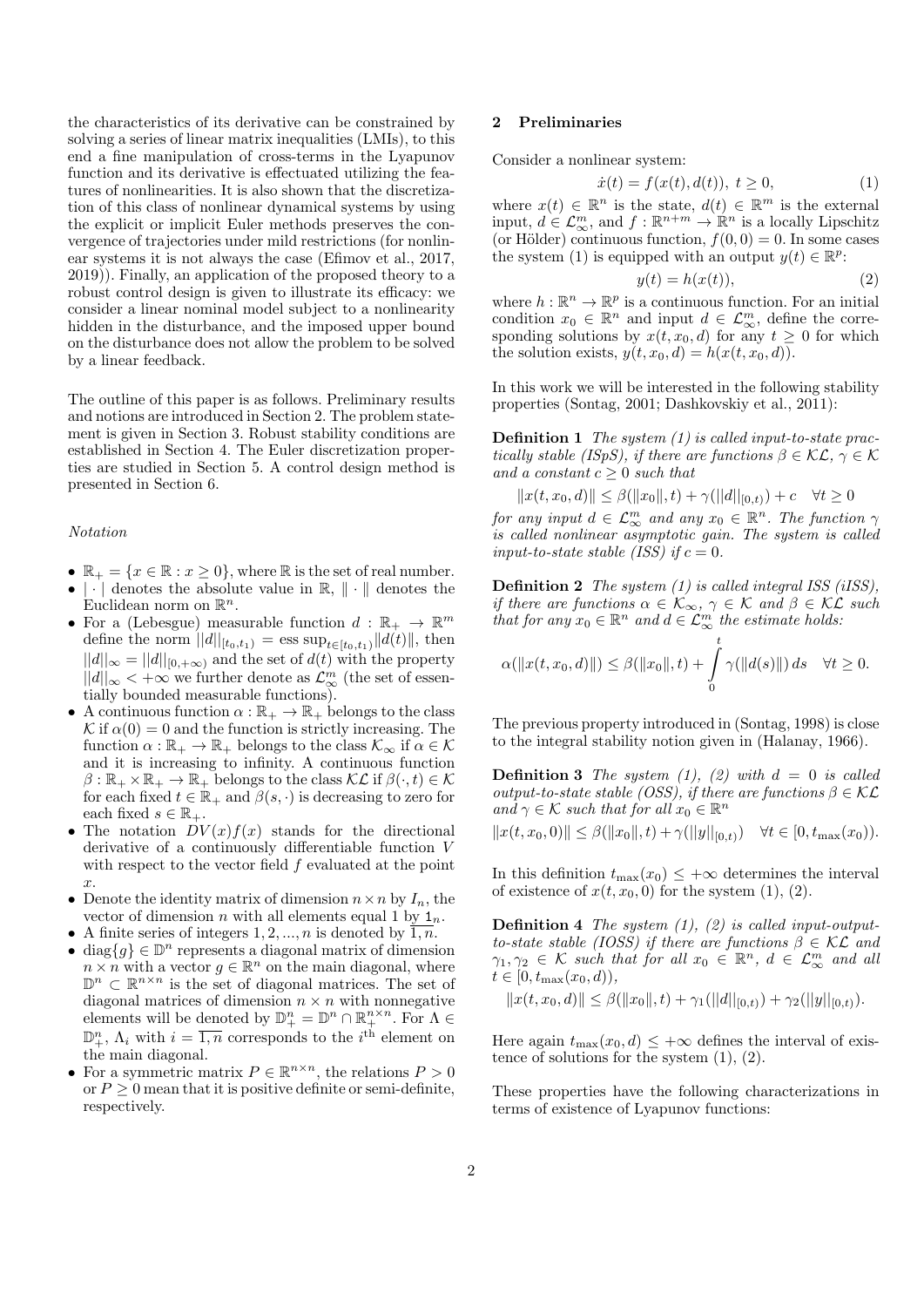**Definition 5** A smooth function  $V : \mathbb{R}^n \to \mathbb{R}_+$  is called ISpS-Lyapunov function for the system (1) if there are  $r \geq$  $0, \alpha_1, \alpha_2, \alpha_3 \in \mathcal{K}_{\infty}$  and  $\theta \in \mathcal{K}$  such that

$$
\alpha_1(||x||) \le V(x) \le \alpha_2(||x||),
$$
  

$$
DV(x)f(x,d) \le r + \theta(||d||) - \alpha_3(||x||)
$$

for all  $x \in \mathbb{R}^n$  and all  $d \in \mathbb{R}^m$ . Such a function V is called ISS-Lyapunov function if  $r = 0$ , and it is iISS-Lyapunov function if  $\alpha_3 : \mathbb{R}_+ \to \mathbb{R}_+$  is just a positive definite function.

Note that an ISS-Lyapunov function can also satisfy the following equivalent condition for some  $\chi \in \mathcal{K}$ :

$$
||x|| > \chi(||d||) \Rightarrow DV(x)f(x,d) \le -\alpha_3(||x||).
$$

**Definition 6** A smooth function  $V : \mathbb{R}^n \to \mathbb{R}_+$  is called OSS-Lyapunov function for the system (1), (2) with  $d = 0$ if there are functions  $\alpha_1, \alpha_2, \alpha_3 \in \mathcal{K}_{\infty}$  and  $\sigma \in \mathcal{K}$  such that for all  $x \in \mathbb{R}^n$ :

$$
\alpha_1(||x||) \le V(x) \le \alpha_2(||x||),
$$
  

$$
DV(x)f(x, 0) \le -\alpha_3(||x||) + \sigma(||y||).
$$

**Definition 7** A smooth function  $V : \mathbb{R}^n \to \mathbb{R}_+$  is called IOSS-Lyapunov function for the system  $(1)$ ,  $(2)$  if for some functions  $\alpha_1, \alpha_2, \alpha_3 \in \mathcal{K}_{\infty}$  and  $\sigma_1, \sigma_2 \in \mathcal{K}$  the inequalities

$$
\alpha_1(||x||) \le V(x) \le \alpha_2(||x||),
$$
  
\n
$$
DV(x)f(x,d) \le -\alpha_3(||x||) + \sigma_1(||d||) + \sigma_2(||y||)
$$
  
\nhold for all  $x \in \mathbb{R}^n$  and all  $d \in \mathbb{R}^m$ .

The relations between these Lyapunov characterizations and the robust stability properties are given below:

**Theorem 1** The system (1) is ISS (ISpS, iISS) iff it admits an ISS (ISpS, iISS)-Lyapunov function.

**Theorem 2** The system (1), (2) is IOSS (OSS for  $d = 0$ ) iff it admits an IOSS (OSS)-Lyapunov function.

The sufficient part of these theorems is valid under simple continuity of (1). A consequence of Theorem 1 and Definition 5 is that an ISS system (1) is also iISS. Another consequence of these theorems is that any  $ISS/IOSS/OSS$  system belongs to the class of dissipative dynamics (Willems, 1972; Hill and Moylan, 1980).

#### 3 Problem statement

Consider the following class of systems (Efimov and Aleksandrov, 2019):

$$
\dot{x}(t) = A_0 x(t) + \sum_{j=1}^{M} A_j f^j(x(t)) + d(t), \ t \ge 0, \quad (3)
$$

$$
y(t) = h(x(t)) = [x^\top(t)C_0^\top f^1(x(t))^\top C_1^\top \dots f^M(x(t))^\top C_M^\top]^\top,
$$
  
where  $x(t) = [x_1(t) \dots x_n(t)]^\top \in \mathbb{R}^n$  is the state vector,  
 $x(0) \in \mathbb{R}^n$ ;  $y(t) \in \mathbb{R}^p$  is the output signal,  $p = \sum_{k=0}^M p_k$  and

 $C_k \in \mathbb{R}^{p_k \times n}$  for  $k = \overline{0, M}$ ; and  $d(t) \in \mathbb{R}^n$  is the external perturbation,  $d \in \mathcal{L}_{\infty}^n$ ;  $f^j(x) = [f_1^j(x_1) \dots f_n^j(x_n)]^{\top}$ ,  $j =$  $\overline{1,M}$  are the continuous functions ensuring existence and uniqueness of solutions of the system (3) in the forward time at least locally, the matrices  $A_k \in \mathbb{R}^{n \times n}$  for  $k = \overline{0, M}$ .

In this paper, it is assumed that if the upper limit of a summation or a sequence is smaller than the lower one, then the corresponding terms (conditions) have to be omitted.

**Assumption 1** For any 
$$
i = \overline{1, n}, j = \overline{1, M}:
$$
  

$$
sf_i^j(s) > 0 \quad \forall s \in \mathbb{R} \setminus \{0\}.
$$

In the assumption above it is stated that all nonlinearities belong to a sector and may take zero values at zero only, which is a usual characteristic of nonlinearities in Persidskii systems (Persidskii, 1969; Kazkurewicz and Bhaya, 1999) (if  $A_r = 0$  for all  $r = \overline{0, M-1}$ , then we recover the system studied by Persidskii in the conventional framework (Persidskii, 1969)). Then, after a proper re-indexing and decomposition of  $f^j$ , there exists  $m \in \{0, \ldots, M\}$  such that for all  $i = \overline{1, n}, z = \overline{1, m}$ :

$$
\lim_{s \to \pm \infty} f_i^z(s) = \pm \infty;
$$

and there exists  $\mu \in \{m, \ldots, M\}$  such that for all  $i = \overline{1, n}$ .  $z=\overline{1,\mu}$ 

$$
\lim_{s \to \pm \infty} \int_0^s f_i^z(\sigma) d\sigma = +\infty.
$$

Thus, some of the nonlinearities are radially unbounded, and  $m = 0$  corresponds to the case when all nonlinearities are bounded (at least for negative or positive argument); some of these nonlinearities have unbounded integrals, and clearly if  $m > 0$ , then all radially unbounded nonlinearities also have unbounded integrals, thus  $\mu \geq m$  due to the introduced sector condition.

For an output representing a part of the state vector (or after a change of coordinates), (3) is in the Lur'e form (Arcak and Teel, 2002; Sarkans and Logemann, 2015), then Assumption 1 is a variant of the conventional sector condition used in the absolute stability theory (Liberzon, 2006; Yakubovich, 2002):

$$
\underline{k}_j s^2 \le s f_i^j(s) \le \overline{k}_j s^2 \quad \forall s \in \mathbb{R}
$$

for any  $i = \overline{1, n}$  and  $j = \overline{1, M}$ , where  $0 \leq \underline{k}_j < \overline{k}_j \leq +\infty$ parameterize the nonlinearity. Note that if the latter restrictions are initially stated, by introducing new nonlinearities:

$$
\tilde{f}^{j}(x) = \hat{k}_{j}\left(f^{j}(x) - \tilde{k}_{j}x\right), \ j = \overline{1, M}
$$

for any  $\hat{k}_j > 0$  and  $\tilde{k}_j < \underline{k}_j$ , Assumption 1 can be recovered for  $\tilde{f}^{j}(x)$ , and the system saves the form (3) for properly recalculated matrices.

Our goal is to propose a constructive approach to check ISS, iISS, OSS and IOSS properties of (3).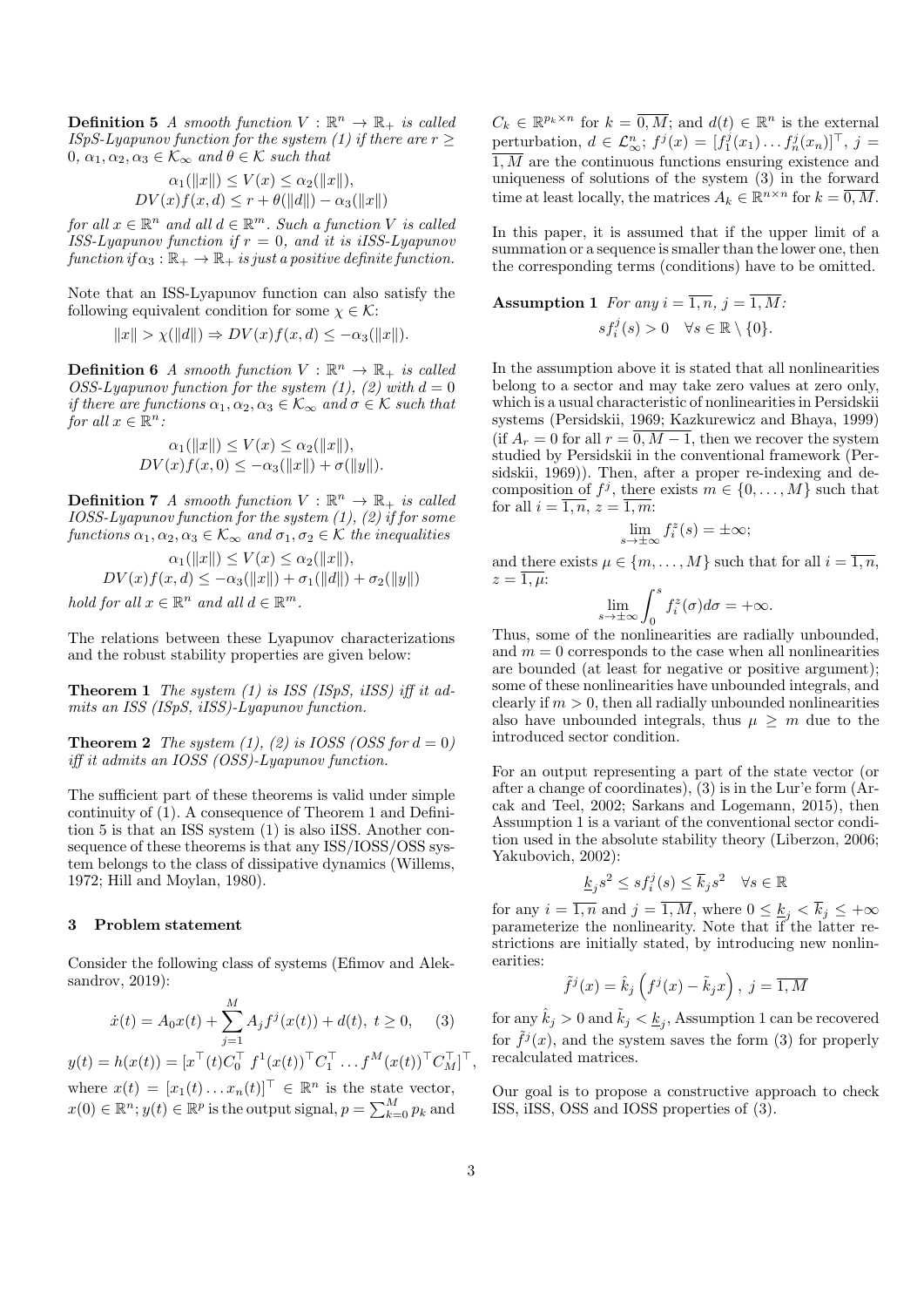#### 4 Stability conditions

The main result of this paper is as follows:

Theorem 3 Let Assumption 1 be satisfied and there exist  $P = P^{\top} \in \mathbb{R}^{n \times n}$ ;  $\Xi^k \in \mathbb{D}^n_+$  for  $k = \overline{0, M}$ ;  $\Lambda^j \in \mathbb{D}^n_+$  for  $j = \overline{1, M}; \, \Upsilon_{s,j} \in \mathbb{D}^n_+$  for  $s = \overline{0, M-1}$  and  $j = \overline{s+1, M},$  $\Gamma = \Gamma^{\top} > 0, \, \varsigma \in \mathbb{R} \text{ and } \chi \geq 0 \text{ such that}$ 

$$
P \ge 0, \ P + \varsigma \sum_{z=1}^{\mu} \Lambda^z > 0; \ Q \le 0; \tag{4}
$$

$$
\sum_{k=0}^{M} \Xi^k + 2 \sum_{s=0}^{M-1} \sum_{j=s+1}^{M} \Upsilon_{s,j} > 0,
$$

where

$$
Q = \begin{bmatrix} Q_{1,1} & Q_{1,2} & Q_{1,3} & \cdots & Q_{1,M+1} & P \\ Q_{1,2}^{\top} & Q_{2,2} & Q_{2,3} & \cdots & Q_{2,M+1} & \Lambda^1 \\ Q_{1,3}^{\top} & Q_{2,3}^{\top} & Q_{3,3} & \cdots & Q_{3,M+1} & \Lambda^2 \\ \vdots & \vdots & \vdots & \ddots & \vdots & \vdots \\ Q_{1,M+1}^{\top} & Q_{2,M+1}^{\top} & Q_{3,M+1}^{\top} & \cdots & Q_{M+1,M+1} & \Lambda^M \\ P & \Lambda^1 & \Lambda^2 & \cdots & \Lambda^M & -\Gamma \end{bmatrix}
$$

$$
Q_{1,1} = A_0^{\top} P + P A_0 + \Xi^0 - \chi C_0^{\top} C_0;
$$

$$
Q_{j+1,j+1} = A_j^{\top} \Lambda^j + \Lambda^j A_j + \Xi^j - \chi C_j^{\top} C_j, j = \overline{1, M};
$$

$$
Q_{1,j+1} = P A_j + A_0^{\top} \Lambda^j + \Upsilon_{0,j}, j = \overline{1, M};
$$

$$
Q_{s+1,j+1} = A_s^{\top} \Lambda^j + \Lambda^s A_j + \Upsilon_{s,j}, s = \overline{1, M-1}, j = \overline{s+1, M}.
$$

Then the system (3) is

- *iISS for* 
$$
\chi = 0
$$
;

- ISS provided that  $\chi = 0$  and the last condition in (4) is strengthened to

$$
\begin{cases} \Xi^0 > 0 & m=0\\ \sum_{k=0}^m \Xi^k + 2 \sum_{s=0}^m \sum_{j=s+1}^m \Upsilon_{s,j} > 0 & m > 0 \end{cases};
$$

- IOSS if the conditions of ISS are verified with some  $\chi > 0$ .

PROOF. Consider a candidate Lyapunov function

$$
V(x) = x^{\top} P x + 2 \sum_{j=1}^{M} \sum_{i=1}^{n} \Lambda_i^j \int_0^{x_i} f_i^j(s) ds,
$$

where  $\Lambda_i^j \in \mathbb{R}_+$  is  $i^{\text{th}}$  element on the main diagonal of  $\Lambda^j$ . Note that  $V(x)$  is positive definite and radially unbounded due to the properties of the nonlinear functions, introduced in Assumption 1, and the properties of the matrix  $P$  specified in (4): by Finsler's lemma, existence of  $\varsigma \in \mathbb{R}$  such that  $P + \varsigma \sum_{z=1}^{\mu} \Lambda^z > 0$  implies that  $x^{\top} Px > 0$  on the subspace

where  $x^{\top}$   $(\sum_{z=1}^{\mu} \Lambda^z) x = 0$  with  $x \neq 0$ , where  $\mu \geq m$  indicates the nonlinearities with unbounded integrals. Then

$$
\dot{V} = \dot{x}^{\top} P x + x^{\top} P \dot{x} + 2 \sum_{j=1}^{M} \sum_{i=1}^{n} \Lambda_{i}^{j} f_{i}^{j}(x_{i}) \dot{x}_{i}
$$
\n
$$
= \dot{x}^{\top} P x + x^{\top} P \dot{x} + 2 \sum_{j=1}^{M} \dot{x}^{\top} \Lambda^{j} f^{j}(x)
$$
\n
$$
= x^{\top} (A_{0}^{\top} P + P A_{0}) x + \left( \sum_{j=1}^{M} f^{j}(x)^{\top} A_{j}^{\top} \right) P x
$$
\n
$$
+ x^{\top} P \sum_{j=1}^{M} A_{j} f^{j}(x) + 2x^{\top} P d
$$
\n
$$
+ 2 \sum_{j=1}^{M} \{ x^{\top} A_{0}^{\top} \Lambda^{j} f^{j}(x) + d^{\top} \Lambda^{j} f^{j}(x)
$$
\n
$$
+ \left( \sum_{s=1}^{M} f^{s}(x)^{\top} A_{s}^{\top} \right) \Lambda^{j} f^{j}(x) \}
$$
\n
$$
= \xi^{\top} \tilde{Q} \xi + 2d^{\top} P x + 2d^{\top} \sum_{j=1}^{M} \Lambda^{j} f^{j}(x),
$$

where  $\xi = [x^\top f^1(x)^\top \dots f^M(x)^\top]^\top$  and

$$
\tilde{Q} = \begin{bmatrix}\nA_0^\top P + PA_0 & PA_1 + A_0^\top \Lambda^1 & \cdots & PA_M + A_0^\top \Lambda^M \\
A_1^\top P + \Lambda^1 A_0 & A_1^\top \Lambda^1 + \Lambda^1 A_1 & \cdots & A_1^\top \Lambda^M + \Lambda^1 A_M \\
\vdots & \vdots & \ddots & \vdots \\
A_M^\top P + \Lambda^M A_0 & \Lambda^M A_1 + A_M^\top \Lambda^1 & \cdots & A_M^\top \Lambda^M + \Lambda^M A_M\n\end{bmatrix}
$$

.

Therefore, under (4) we obtain

$$
\dot{V} = \begin{bmatrix} \xi \\ d \end{bmatrix}^{\top} Q \begin{bmatrix} \xi \\ d \end{bmatrix} - x^{\top} \Xi^{0} x
$$
  
\n
$$
- \sum_{j=1}^{M} f^{j}(x)^{\top} \Xi^{j} f^{j}(x) - 2 \sum_{j=1}^{M} x^{\top} \Upsilon_{0,j} f^{j}(x)
$$
  
\n
$$
-2 \sum_{s=1}^{M-1} \sum_{j=s+1}^{M} f^{s}(x)^{\top} \Upsilon_{s,j} f^{j}(x)
$$
  
\n
$$
+ \chi y^{\top} y + d^{\top} \Gamma d
$$
  
\n
$$
\leq -x^{\top} \Xi^{0} x - \sum_{j=1}^{M} f^{j}(x)^{\top} \Xi^{j} f^{j}(x)
$$
  
\n
$$
-2 \sum_{j=1}^{M} x^{\top} \Upsilon_{0,j} f^{j}(x)
$$
  
\n
$$
-2 \sum_{s=1}^{M-1} \sum_{j=s+1}^{M} f^{s}(x)^{\top} \Upsilon_{s,j} f^{j}(x) + \chi y^{\top} y + d^{\top} \Gamma d,
$$

which implies the desired iISS property for  $\chi = 0$  by The-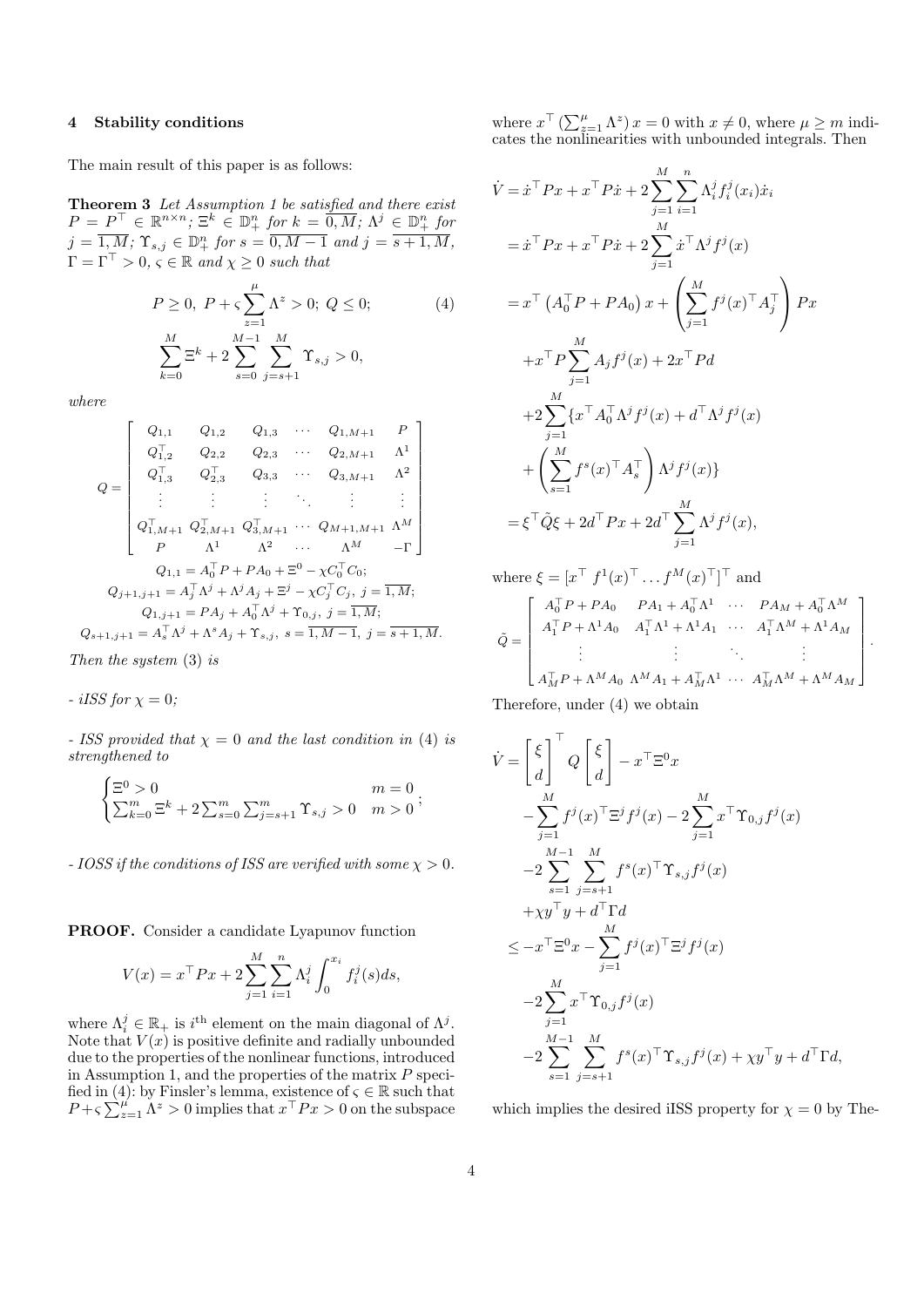orem 1. To ensure the ISS property, according to Theorem 1, the function of  $x$  in the right-hand side of the last inequality has to be radially unbounded, which is guaranteed by the introduced conditions:

$$
\chi = 0, \sum_{k=0}^{m} \Xi^{k} + 2 \sum_{s=0}^{m} \sum_{j=s+1}^{m} \Upsilon_{s,j} > 0
$$

since only the first  $m$  nonlinearities and the quadratic term are radially unbounded. Finally, by Theorem 2 the system is IOSS if these restrictions are verified for  $\chi > 0$ .

In this result, the matrices P and  $\Lambda^j$  for  $j = \overline{1,M}$  serve as solutions of the Lyapunov equation for the matrices  $\mathcal{A}_0$ and  $A_j$  for  $j = \overline{1,M}$ , respectively. Note that if  $P \in \mathbb{D}_+^n$ , then the condition on positive definiteness of  $V$  can be formulated as µ

$$
P + \sum_{z=1}^{n} \Lambda^z > 0.
$$

The matrices  $\Xi^k$  for  $k = \overline{0, M}$  are used in Q in order to relax the stability requirements for each matrix  $A_k$  for  $k =$  $\overline{0,M}$  by looking for their total influence on the system performance (*i.e.*, the imposed condition is  $\sum_{k=0}^{M} \Xi^k$ ) 0, hence, the matrices  $A_k$ ,  $k = 0$ , M are not necessary Hurwitz).

The Lyapunov function  $V(x)$  used in the proof is similar to one applied for Lur'e systems (Yakubovich et al., 2004; Hill and Bergen, 1982), but for  $M > 1$  a decomposition of nonlinearities as in (3) allows us to make a finer analysis for positive definiteness of  $V$  and negative definiteness of V. For example, the matrices  $\Upsilon_{s,j}$  for  $s = \overline{0, M-1}$  and  $j = \overline{s+1,M}$  are introduced in order to reduce the conservatism of the condition  $Q \leq 0$  for the case  $M > 1$ , since all cross-terms of the form  $x_i f_i^j(x_i)$  or  $f_i^j(x_i) f_i^s(x_i)$ with  $i = \overline{1, n}$ , which appear in the off-diagonal blocks of Q, should not be considered as "perturbations" in verification of the restriction  $Q \leq 0$  provided that they have a non-positive multiplier due to the sector properties of the functions  $f_i^j$ . The inclusion of  $\Upsilon_{s,j}$  into consideration is an important feature of (4).

**Remark 1** The conditions of ISS for the case  $m = 0$  can be relaxed to

$$
\Xi^0+2\sum_{j=1}^\varrho\Upsilon_{0,j}>0
$$

under an additional hypothesis that the functions  $x_i f_i^j(x_i)$ are radially unbounded for all  $i = \overline{1,n}$  and  $j = \overline{1, \varrho}$  with some  $\rho \in \{1, \ldots, M\}$  (similarly, the case with the unbounded cross-terms  $f^{s}(x)^\top \Upsilon_{s,j} f^{j}(x)$  for  $s = \overline{1,m}$  and  $j = \overline{1, \varrho}$  with  $\varrho > m > 0$  can be treated).

Remark 2 We can also relax the conditions on positiveness of the matrices  $\Lambda^z$  for  $z = \overline{1,\mu}$  if we assume, for example, that there exist  $\kappa_z > 0$  such that  $||f^z(x)||^2 \ge \kappa_z ||x||^2$ 

for all  $x \in \mathbb{R}^n$  and all  $z = \overline{1,\mu}$ . Then  $\Lambda^j \in \mathbb{D}^n$  for  $= \overline{1,\mu}$  $\mathcal{L}$  and  $\Lambda^j\in\mathbb{D}^n_+$  for  $=\overline{\mu+1,M},$  while the corresponding LMIs in (4) can be replaced with the following ones:

$$
P + \sum_{z=1}^{\mu} \kappa_z \min_{i=1,n} \Lambda_i^z I_n > 0; \ Q \le 0;
$$
  

$$
\Theta \ge 0, \ \Theta + \sum_{k=\mu+1}^{M} \Xi^k + 2 \sum_{s=0}^{M-1} \sum_{j=s+1}^{M} \Upsilon_{s,j} > 0,
$$

where  $\Theta = \Xi^0 + \sum_{z=1}^{\mu} \kappa_z \min_{i=\overline{1,n}} \Xi_i^z I_n$ . Of course, similar relaxations can also be imposed if one nonlinearity has a higher amplitude than another, e.g.,

$$
||f^{z_1}(x)||^2 \ge \kappa_{z_1, z_2} ||f^{z_2}(x)||^2
$$

for some  $z_1 \neq z_2 \in \{1, \ldots, M\}$  and some  $\kappa_{z_1, z_2} > 0$  (the same for the cross terms  $x^{\top} \Upsilon_{0,j} f^{j}(x)$  with  $j = \overline{1,M}$ ).

**Remark 3** In the ISS case, for  $j = \overline{\mu + 1, M}$  the sector requirement on  $f_i^j$  introduced in Assumption 1 can be relaxed as follows:

$$
sf_i^j(s) \ge 0 \quad \forall s \in \mathbb{R}
$$

with  $i = \overline{1, n}$ . We can also extend such a consideration for all  $j = \overline{1, M}$ , but then we have to carefully analyze the issues with the absence of additional equilibria, or consider the multistability case (bi-stability, presence of limit cycles or other oscillating modes). Practical ISS conditions can be studied in the framework if, for example, we suppose in Assumption 1 that for all  $j = \overline{1, M}$ 

$$
sf_i^j(s) > 0 \quad \forall s \in \mathbb{R} \setminus [\underline{s}_i, \overline{s}_i]
$$

for any  $i = \overline{1,n}$  with some  $-\infty < \underline{s}_i < 0 < \overline{s}_i < +\infty$  (then it should be  $P > 0$  and  $\Xi^0 > 0$ ).

Remark 4 It is straightforward to conclude that in order to satisfy the condition  $\tilde{Q} \leq 0$  the matrices  $A_j^{\top} \Lambda^j + \Lambda^j A_j$ , which appear on the main diagonal of Q for  $j = 1, M$ , have to be nonnegative definite also. Recall that  $\Lambda^j$  are diagonal matrices, then for a stable Metzler matrix  $A_i$  (a matrix with all nonnegative elements outside of the main diagonal) existence of such a diagonal matrix  $\Lambda^j$  is necessary and sufficient for the stability. Note also that if in the system (3) the matrices  $A_k$  for  $k = 0, M$  are Metzler, then the corresponding terms  $\sum_{i=1}^n \Lambda_i^j \int_0^{x_i} f_i^j(s) ds$  in the Lyapunov function can be replaced by  $\sum_{i=1}^{n} \Lambda_i^j |x_i|$  (Persidskii, 1969), and the Lyapunov function can be simplified to the form (in such a case the integrals  $\int_0^{x_i} f_i^j(s) ds$  can be bounded).

$$
V(x) = \sum_{i=1}^{n} \Lambda_i |x_i|
$$

with  $P = 0$  and  $\Lambda \in \mathbb{D}_{+}^{n}$ , whose derivative can be rewritten as follows (denote  $sign(x) = [sign(x_1) \dots sign(x_n)]^{\top}$ ):

$$
\dot{V} = \dot{x}^\top \Lambda \text{sign}(x) = (A_0 x + \sum_{j=1}^M A_j f^j(x) + d)^\top \Lambda \text{sign}(x).
$$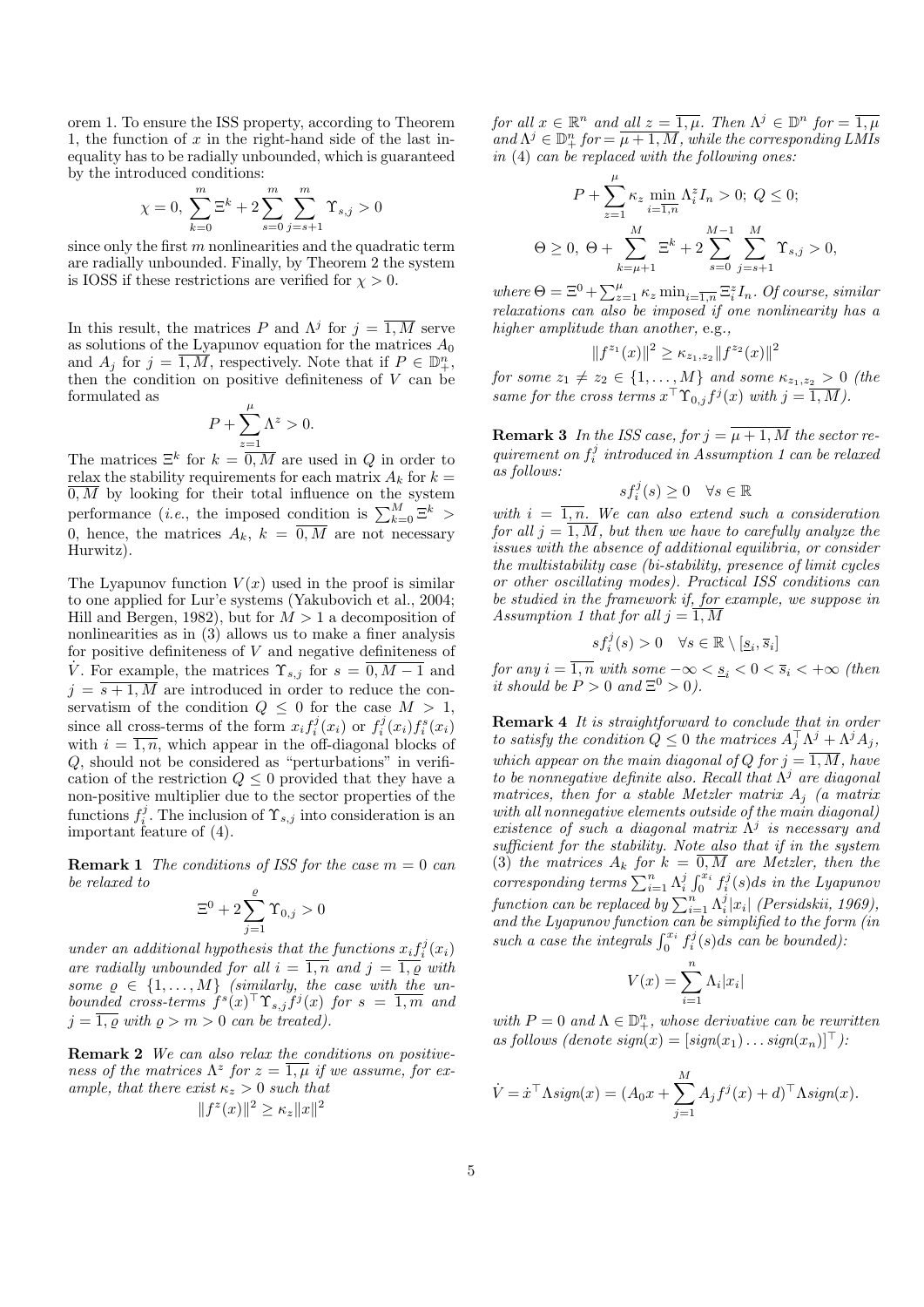Thus, if the following linear programming problem has a solution with respect to  $\Lambda = diag\{\tilde{\lambda}\}$  and  $\xi^k = [\xi_1^k \dots \xi_n^k]^\top \in$  $\mathbb{R}^n$ ,  $k = \overline{0, M}$ :

$$
A_k^{\top} \lambda = -\xi^k \le 0, \ k = \overline{0, M}; \qquad \sum_{k=0}^{M} \xi^k > 0,
$$

then

$$
\dot{V} \leq -\sum_{i=1}^{n} \xi_i^0 |x_i| - \sum_{j=1}^{M} \sum_{i=1}^{n} \xi_i^j |f_i^j(x_i)| + \sum_{i=1}^{n} \Lambda_i |d_i|,
$$

and the same stability conclusions can be deduced. The shortage of this approach is that in such a case all matrices  $A_k$  for  $k = \overline{0, M}$  have to possess a common Lyapunov function.

The statement of Theorem 3 and the remarks above describe the basic ideas of the approach and various relaxations or auxiliary results that can be obtained around (these developments are left for future research). Let us also formulate the conditions to check in the OSS case, which can also be useful for stability analysis:

Corollary 1 Let all conditions of Theorem 3 be satisfied  $for \Gamma = 0$  and

$$
Q = \begin{bmatrix} Q_{1,1} & \cdots & Q_{1,M+1} \\ \vdots & \ddots & \vdots \\ Q_{1,M+1}^{\top} & \cdots & Q_{M+1,M+1} \end{bmatrix},
$$

where the elements of the matrix  $Q$  are given in Theorem 3. Then the system (3) with  $d(t) = 0$  for all  $t \ge 0$  is

- globally asymptotically stable with  $\chi = 0$ ;

- OSS provided that  $\chi > 0$  and the last condition in (4) is strengthened to

$$
\sum_{k=0}^{m} \Xi^{k} + 2 \sum_{s=0}^{m} \sum_{j=s+1}^{m} \Upsilon_{s,j} > 0.
$$

PROOF. The proof follows exactly the same arguments as one of Theorem 3, then the result is a consequence of Theorem 2.

#### 5 Implementation with the use of Euler method

For the conventional Persidskii system, the issues of application for discretization of solutions of the explicit Euler method have been analyzed in (Aleksandrov and Zhabko, 2010; Aleksandrov et al., 2012), and these results have been developed to the Persidskii systems with delays in (Aleksandrov and Aleksandrova, 2018). Application of the explicit and the implicit Euler methods to the extended class of Persidskii systems (3) with  $d(t) = 0$  for all  $t > 0$  is considered in this section.

Denote the right-hand side of the system (3) by

$$
F(x) = A_0 x + \sum_{j=1}^{M} A_j f^j(x),
$$

and assume that the system (3) admits the zero solution to be asymptotically stable. We will look for conditions of the preservation of the asymptotic stability after discretization of (3) using the Lyapunov function  $V(x)$  constructed in the proof of Theorem 3.

First, consider an application of the explicit Euler method:

 $z(k+1) = z(k) + hF(z(k)), z(0) = x_0 \in \mathbb{R}^n$  $(5)$ 

where  $z(k) \in \mathbb{R}^n$  is an estimate of the solution  $x(hk, x_0, 0)$ of the system (3), h is a digitization step and  $k = 0, 1, \ldots$ is the iteration number.

**Theorem 4** Let the functions  $f^{j}(x)$ ,  $j = \overline{1,M}$  be locally Lipschitz continuous. If the conditions of Corollary 1 are fulfilled with  $\chi = 0$  and  $\Xi^0 > 0$ , then for any  $H > 0$  there exists a constant  $h_0 > 0$  such that the zero solution of (5) is asymptotically stable for all  $h \in (0, h_0)$  and all initial conditions  $x_0 \in \Omega_H = \{x \in \mathbb{R}^n : V(x) < H\}.$ 

PROOF. Applying the approach proposed in (Aleksandrov and Zhabko, 2010) for conventional Persidskii systems and using the structure of the Lyapunov function proposed in Theorem 3, it can be shown that for any  $H > 0$ , one can choose numbers  $a > 0$  and  $h_0 > 0$  such that

$$
V(z(k+1)) - V(z(k)) \le -ah||z(k)||^2 \tag{6}
$$

for all  $z(k) \in \Omega_H$  and  $h \in (0, h_0)$ , this implies the desired result.

Next, consider an application of the implicit Euler method:  $z(k+1) = z(k) + hF(z(k+1)), z(0) = x_0 \in \mathbb{R}^n$ . (7)

**Theorem 5** Let the functions  $f^j(x)$  be continuously differentiable and  $\frac{\partial f^j(x)}{\partial x_i} \geq 0$  for all  $x \in \mathbb{R}^n$ ,  $j = \overline{1, M}$ . If the conditions of Corollary 1 are fulfilled with  $\chi = 0$ , then for any  $H > 0$  there exists a constant  $h_0 > 0$  such that for all  $h \in (0, h_0)$  and all initial conditions  $x_0 \in \Omega_H$ :

(i) the solution  $z(k)$  of (7) is defined for all  $k = 0, 1, \ldots$ ;

(ii) the zero solution of  $(7)$  is asymptotically stable.

**PROOF.** Let  $V(x)$  be the Lyapunov function constructed in the proof of Theorem 3. Using the Taylor expansion theorem with Lagrange remainder we obtain

$$
V(z(k+1)) - V(z(k)) = h \left(\frac{\partial V(z(k+1))}{\partial x}\right)^{\top} F(z(k+1))
$$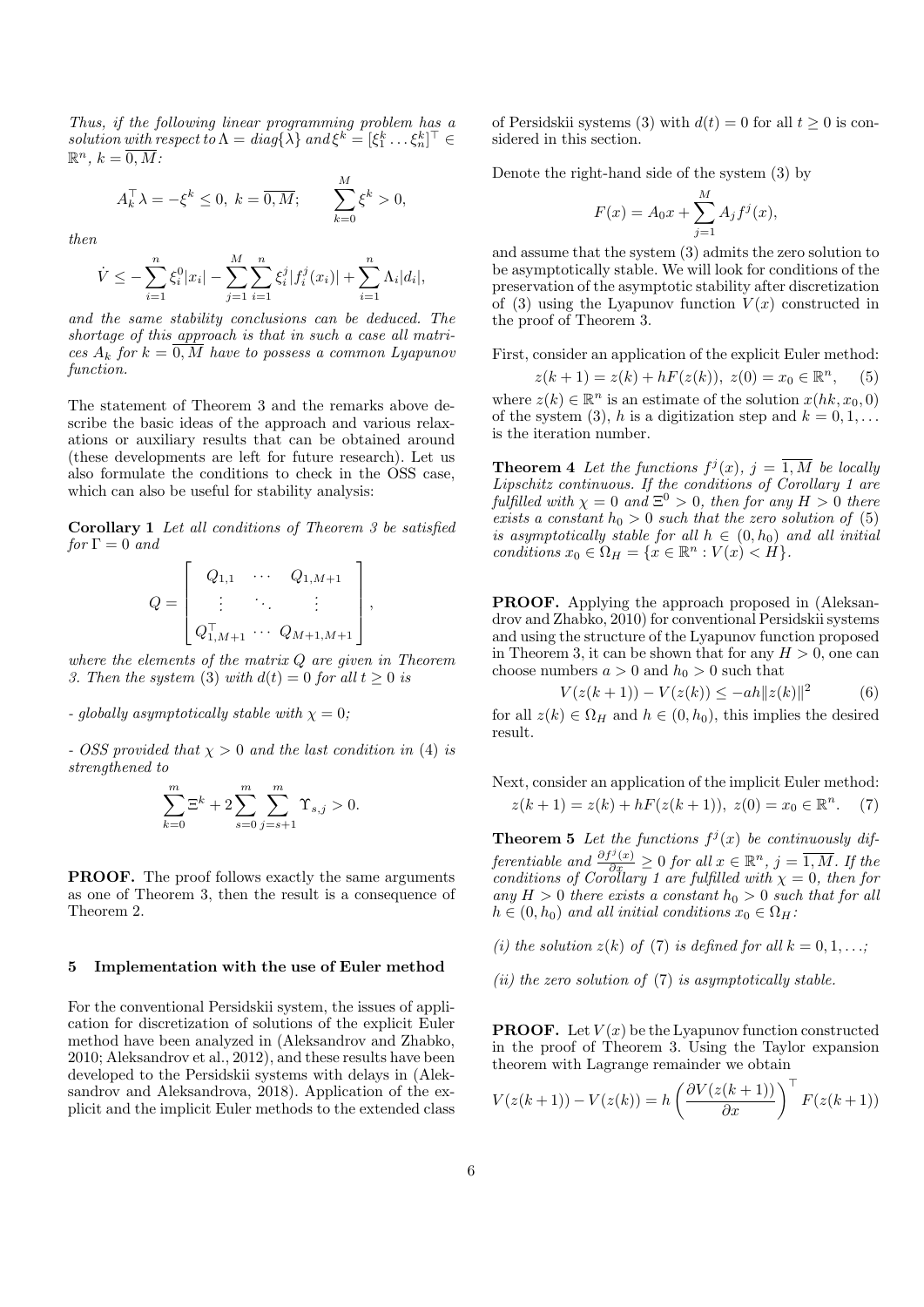$$
-\frac{1}{2}\Delta z(k)^{\top}\frac{\partial^2 V(z(k+1) - \theta_k \Delta z(k))}{\partial x^2} \Delta z(k),
$$

where  $\Delta z(k) = z(k+1) - z(k)$  and  $\theta_k \in (0,1)$ . It should be noted that

$$
\frac{\partial^2 V(x)}{\partial x^2} \ge 0
$$

for any  $x \in \mathbb{R}^n$ . Hence,

$$
V(z(k+1)) - V(z(k)) \le h \left(\frac{\partial V(z(k+1))}{\partial x}\right)^{\top} F(z(k+1))
$$
  
\n
$$
\le -hz^{\top}(k+1)\Xi^{0}z(k+1)
$$
(8)  
\n
$$
-h \sum_{j=1}^{M} f^{j}(z(k+1))^{\top} \Xi^{j} f^{j}(z(k+1)),
$$

and unlike (6), the estimate (8) is valid for all  $h > 0$  and all  $z(k+1) \in \mathbb{R}^n$ . Therefore, if there is a solution  $z(k+1)$ to (7) for any  $z(k)$ , then for any step h the discrete-time system (7) is globally converging to the origin.

Consider the conditions of existence of  $z(k + 1)$  on each iteration. Let a number  $H > 0$  be given. From (8) it follows that if a solution  $z(k)$  of (7) is defined for  $k = \overline{0, l}$  with some  $l > 0$  and  $x_0 \in \Omega_H$ , then  $z(k) \in \Omega_H$  for  $k = \overline{0, l}$ . It is worth mentioning that  $H$  is independent of  $h$ . Rewrite the system (7) as follows

$$
\eta = hF(z(k) + \eta),\tag{9}
$$

where  $\eta = z(k+1) - z(k)$ . Consider (9) for  $z(k) \in \Omega_H$  and  $\|\eta\| \leq 2\delta$ , where  $\delta = \sup_{x \in \Omega_H} \|x\|$ . Choose  $h_0 > 0$  such that

$$
||hF(z(k) + \eta)|| \le 2\delta
$$

for all  $0 < h \leq h_0$ , all  $z(k) \in \Omega_H$  and  $\|\eta\| \leq 2\delta$ . Hence, if  $0 < h \leq h_0$ , then the function  $hF(z(k) + \cdot) : B(2\delta) \rightarrow$  $B(2\delta) = \overline{\{x \in \mathbb{R}^n : ||x|| \leq 2\delta\}}$  is continuous on the convex compact set  $B(2\delta)$ . Using the Brouwer fixed-point theorem (Leborgne, 1982), we conclude that the system (9) admits a solution  $\eta \in B(2\delta)$  for any  $z(k) \in \Omega_H$ . In addition, from (8) it follows that (9) does not possess solutions with  $\|\eta\| > 2\delta$ .

Therefore, for any  $x_0 \in \Omega_H$  the corresponding solution  $z(k)$  of (7) is defined for all  $k = 0, 1, \ldots$  and  $z(k) \in \Omega_H$ . Moreover, the estimate (8) implies that  $||z(k)|| \rightarrow 0$  as  $k \to \infty$ . This completes the proof.

The proof of theorems 4 and 5 shows that the approximation dynamics (5) and (7) keep the asymptotic stability property of the original system (3) under the same restrictions on the right-hand side as in Theorem 3 with the same Lyapunov function.

Comparing the results of theorems 4 and 5 it is worth to stress that the limit  $h_0$  on the admissible discretization step  $h$  for the implicit method comes form the conditions of existence of  $z(k+1)$  in (7) (this scheme is always stable under the hypotheses of Theorem 5), while for the explicit method (5) the discretization may loose its stability if the step h is not sufficiently small. Theorem 5 also imposes additional conditions on monotonicity of the nonlinearities  $(i.e., \frac{\partial f^j(x)}{\partial x} \geq 0 \text{ for all } x \in \mathbb{R}^n)$ , but under less restrictive stability conditions (the requirement  $\Xi^0 > 0$  is not introduced).

#### 6 Applications

Consider the problem of robust stabilization for a nominal linear dynamical plant:

$$
\dot{x} = Ax + Bu + Ed,\tag{10}
$$

where  $x \in \mathbb{R}^n$  is the state vector;  $d \in \mathbb{R}^q$  is the vector either representing the external perturbations, then  $d \in \mathcal{L}_{\infty}^q$ , or hiding the unmodeled nonlinearities, then we assume that

$$
||d||^2 \le \sum_{i=1}^n R_i^0 |x_i|^2 + R_i^1 |x_i|^{1+\alpha} + R_i^2 |x_i|^{1+\beta}, \qquad (11)
$$

where  $\alpha \in (0,1)$  and  $\beta > 1$  are growth parameters,  $R^j \in$  $\mathbb{D}_{+}^{n}$  for  $j = \overline{0,2}$ ; and  $u \in \mathbb{R}^{w}$  is the control input,  $w \leq n$ ;  $A \in$  $\mathbb{R}^{n \times n}$ ,  $B \in \mathbb{R}^{n \times w}$  and  $E \in \mathbb{R}^{n \times q}$  are constant matrices.

We would like to synthesize a feedback  $u = u(x)$  providing to (10) the ISS property for  $d \in \mathcal{L}_{\infty}^q$  and the asymptotic stability property for the closed loop system under the disturbances satisfying (11).

Note that from the bound (11), the norm of the perturbation ||d|| has a growth proportional to  $|x_i|^{\frac{1+\alpha}{2}}$  close to the origin with  $\frac{1+\alpha}{2} < 1$  and to  $|x_i|^{\frac{1+\beta}{2}}$  far outside with  $\frac{1+\beta}{2} > 1$ . Therefore, (11) can represent any polynomial  $b\ddot{o}$ unded nonlinearities, and  $(10)$  under  $(11)$  is a highly nonlinear system, then a linear feedback cannot solve the problem of its stabilization. Such a polynomial upper bound on disturbances is frequently used by fixed-time stabilization approaches (Polyakov et al., 2016).

Following (Aparicio et al., 2016, 2019) consider the control in the form:

$$
u(x) = K_0^{\top} x + K_1^{\top} f^1(x) + K_2^{\top} f^2(x), \tag{12}
$$

where  $K_0, K_1, K_2 \in \mathbb{R}^{n \times w}$  are the control gains to be designed, and  $f^{j}(x) = [f_1^{j}(x_1)... f_n^{j}(x_n)]^{\top}$  for  $j = 1, 2$  are as before, where

$$
f_i^1(x_i) = |x_i|^{\alpha} \text{sign}(x_i), f_i^2(x_i) = |x_i|^{\beta} \text{sign}(x_i).
$$

Note that (12) is a continuous function of x since  $\alpha > 0$ . Substituting this control in the system equations we obtain:

$$
\dot{x} = A_0 x + A_1 f^1(x) + A_2 f^2(x) + Ed,
$$

where  $A_0 = A + BK_0^{\top}, A_1 = BK_1^{\top}$  and  $A_2 = BK_2^{\top}$ . Clearly, this dynamics is in the Persidskii form similar to  $(3)$ , then the time derivative of the Lyapunov function  $V(x)$ can be presented as follows:

$$
\dot{V} = \xi^{\top} Q' \xi + \gamma d^{\top} d,
$$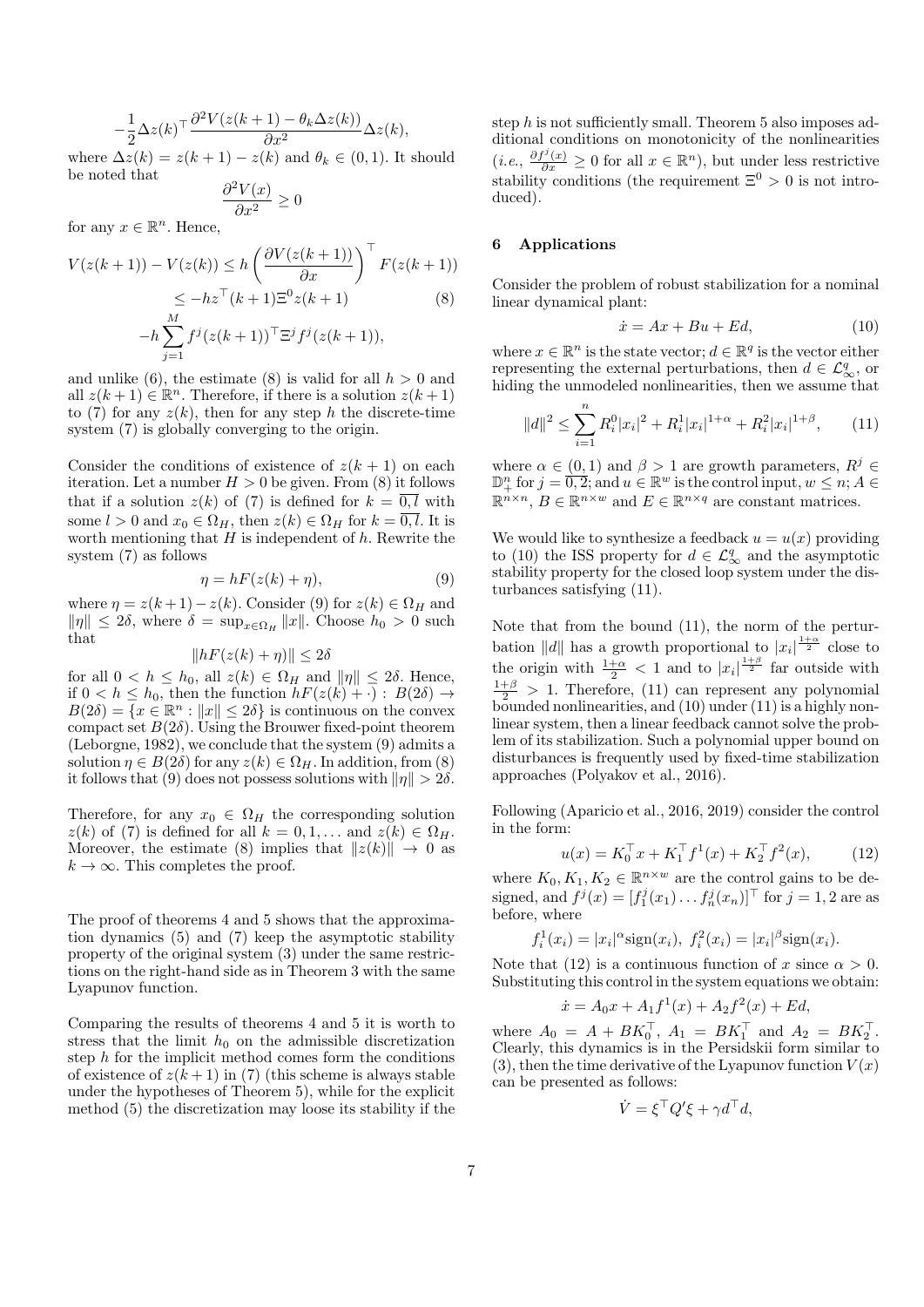where  $\xi = [x^\top f^1(x)^\top f^2(x)^\top d^\top]^\top$  and

$$
Q' = \begin{bmatrix} PE \\ \tilde{Q} & \Lambda^1 E \\ \Lambda^2 E \\ E^\top P & E^\top \Lambda^1 & E^\top \Lambda^2 & -\gamma I_q \end{bmatrix}
$$

with the matrix  $\tilde{Q}$  given in the proof of Theorem 3 for  $M = 2$ , and  $\gamma > 0$  is a tuning parameter. It is straightforward to check that the diagonal blocks  $\tilde{Q}_{2,2}$  and  $\tilde{Q}_{3,3}$  have maximally the rank equal to  $w$ , then they cannot ensure non-positive definiteness of  $Q'$  if  $w < n$ . Therefore, a direct application of Theorem 3 is not efficient, then let us adapt the stability arguments given in Theorem 3 to this scenario. To this end, note that the blocks  $\tilde{Q}_{2,3} = A_1^{\top} \Lambda^2 + \Lambda^1 A_2$  and  $\tilde{Q}_{3,2} = \tilde{Q}_{2,3}^{\top}$  also have the rank equal to w, then the only blocks to treat specially are

$$
\tilde{Q}_{1,2} = PA_1 + A_0^{\top} \Lambda^1, \ \tilde{Q}_{1,3} = PA_2 + A_0^{\top} \Lambda^2
$$

and their symmetric counterparts  $\tilde{Q}_{2,1}$  and  $\tilde{Q}_{3,1}$ , respectively. Putting the corresponding terms out of the matrix  $Q'$  we obtain:

$$
\dot{V} = \xi^{\top} \hat{Q} \xi - x^{\top} \Xi^{0} x - 2 \sum_{j=1}^{2} x^{\top} \Upsilon_{0,j} f^{j}(x) + \gamma d^{\top} d
$$

$$
+ 2 \sum_{j=1}^{2} x^{\top} (PA_{j} + A_{0}^{\top} \Lambda^{j} + \Upsilon_{0,j}) f^{j}(x)
$$

where

$$
\hat{Q} = \begin{bmatrix} A_0^{\top} P + P A_0 + \Xi^0 & 0 & 0 & PE \\ 0 & A_1^{\top} \Lambda^1 + \Lambda^1 A_1 & A_1^{\top} \Lambda^2 + \Lambda^1 A_2 & \Lambda^1 E \\ 0 & A_2^{\top} \Lambda^1 + \Lambda^2 A_1 & A_2^{\top} \Lambda^2 + \Lambda^2 A_2 & \Lambda^2 E \\ E^{\top} P & E^{\top} \Lambda^1 & E^{\top} \Lambda^2 & -\gamma I_q \end{bmatrix}
$$

and  $\Xi^0$ ,  $\Upsilon_{0,1}$ ,  $\Upsilon_{0,2} \in \mathbb{D}^n_+$  are matrices, which will be selected later. As before, the elements on the main diagonal of  $PA_j + A_0^{\top} \Lambda^j + \Upsilon_{0,j}$  are useful if they are negative, while other cross terms can be treated using Young's inequality:

$$
x_i|x_k|^{\alpha} \text{sign}(x_k) \le \frac{|x_i|^{1+\alpha}}{1+\alpha} + \frac{\alpha |x_k|^{1+\alpha}}{1+\alpha},
$$
  

$$
x_i|x_k|^{\beta} \text{sign}(x_k) \le \frac{|x_i|^{1+\beta}}{1+\beta} + \frac{\beta |x_k|^{1+\beta}}{1+\beta}
$$

for any  $i \neq k = \overline{1, n}$ , then all of them can be converted to the terms appeared on the main diagonal. Hence, if  $\hat{Q}$  is non-positive definite and  $PA_j + A_0^{\top} \Lambda^j + \Upsilon_{0,j}$  is diagonally dominant, i.e. if

$$
\hat{Q} \leq 0,
$$
\n
$$
1_n^{\top}[(1+\alpha)\delta(PA_1 + A_0^{\top}\Lambda^1) + \alpha \chi(PA_1 + A_0^{\top}\Lambda^1) + \chi^{\top}(PA_1 + A_0^{\top}\Lambda^1) + \gamma \chi^{\top}(PA_1 + A_0^{\top}\Lambda^1) + \Upsilon_{0,1}] \leq 0,
$$
\n
$$
1_n^{\top}[(1+\beta)\delta(PA_2 + A_0^{\top}\Lambda^2) + \beta \chi(PA_2 + A_0^{\top}\Lambda^2) \quad (13) + \chi^{\top}(PA_2 + A_0^{\top}\Lambda^2) + \Upsilon_{0,2}] \leq 0,
$$

where  $\delta(\mathcal{A}) \in \mathbb{D}^n$  contains the elements from the main diagonal of a matrix  $A \in \mathbb{R}^{n \times n}$  and  $\chi(A)$  corresponds to the matrix with zeros on the main diagonal and absolute values of other elements of  $A$ , then

$$
x^{\top} \left( PA_{j} + A_{0}^{\top} \Lambda^{j} + \Upsilon_{0,j} \right) f^{j}(x) \le 0, \ j = 1, 2
$$

and, hence,

$$
\dot{V} \le -x^{\top} \Xi^{0} x - 2 \sum_{j=1}^{2} x^{\top} \Upsilon_{0,j} f^{j}(x) + \gamma d^{\top} d.
$$

Therefore, the following result has been proven:

**Theorem 6** Let for the system  $(10)$  with the control  $(12)$ for the given gains  $K_0, K_1, K_2 \in \mathbb{R}^{n \times w}$  and powers  $\alpha \in$  $(0,1), \ \tilde{\beta} > 1$  there exist  $P = P^{\top} \in \mathbb{R}^{n \times n}$ ;  $\Xi^0 \in \mathbb{D}_+^n$ ,  $\Lambda^j \in \mathbb{D}_+^n$  for  $j = \overline{1,2}$ ;  $\Upsilon_{0,j} \in \mathbb{D}_+^n$  for  $j = \overline{1,2}$ ,  $\varsigma \in \mathbb{R}$  and  $\gamma > 0$  such that LMIs

$$
P \ge 0
$$
,  $P + \varsigma \sum_{z=1}^{2} \Lambda^{z} > 0$ ;  $\Xi^{0} + \sum_{j=1}^{2} 2\Upsilon_{0,j} > 0$ 

and  $(13)$  are satisfied. Then the system  $(10)$ ,  $(12)$  is ISS with respect to the disturbance  $d \in \mathcal{L}_{\infty}^q$ , and if additionally the estimate (11) holds and

$$
\Xi^0 \ge \gamma R_0, \ \Upsilon_{0,j} \ge \gamma R_j, \ j = \overline{1,2},
$$
  

$$
\Xi^0 - \gamma R_0 + \sum_{j=1}^2 2\Upsilon_{0,j} - \gamma R_j > 0,
$$

then  $(10)$ ,  $(12)$  is globally asymptotically stable.

PROOF. For stability analysis of the closed-loop system  $(10)$ ,  $(12)$  the same Lyapunov function V is used as in Theorem 3, and the proof of positive definiteness of V follows the same arguments. The negative definiteness of the time derivative of  $V$  for  $(10)$ ,  $(12)$  is analyzed above, and the ISS property follows. For the disturbance  $d$  satisfying  $(11)$ we obtain:

$$
\dot{V} \leq -x^{\top}(\Xi^{0} - \gamma R_{0})x - \sum_{j=1}^{2} x^{\top} (2\Upsilon_{0,j} - \gamma R_{j}) f^{j}(x),
$$

which under the introduced LMIs implies the required asymptotic stability property.

Remark 5 In order to assure that the last two LMIs in (13) are satisfied, an admissible condition is to have the matrix  $A_0$  to be diagonally dominant (indeed,  $PA_j$  is of rank w and the only possible full rank matrix is  $A_0^{\dagger} \Lambda^j$ ,  $j = 1, 2$ ). If it is not the case, e.g., A represents a chain of integrators and B is a vector that maps the scalar control to the last state variable  $x_n$  only, then a change of coordinates  $z = Sx$  can be used as in (Aparicio et al., 2016, 2019), with posterior design of the control in the new coordinates z.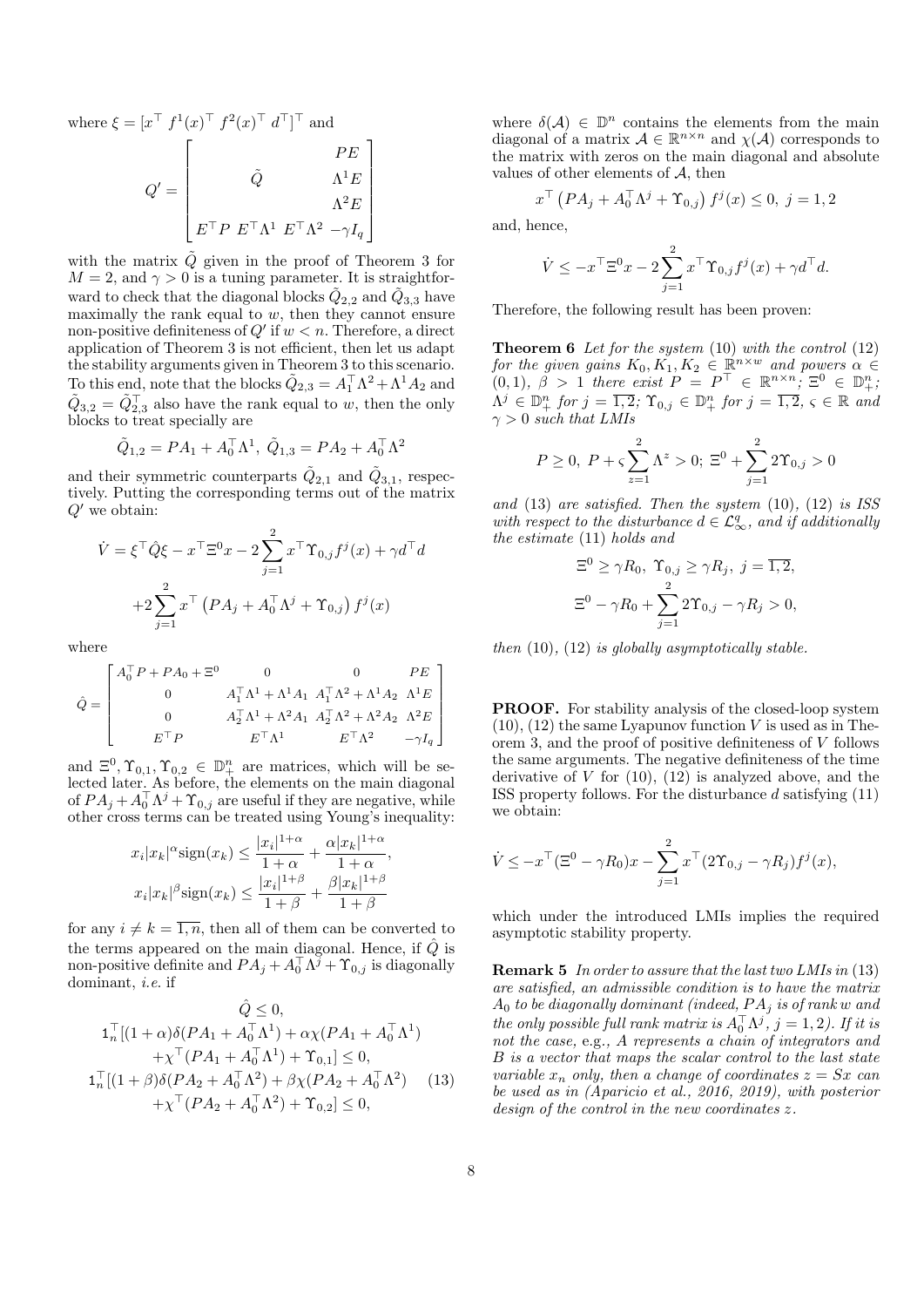Note that if in the formulation of Theorem 6 the latter LMIs are valid in the strict sense:

$$
\Xi^0 > \gamma R_0, \ \Upsilon_{0,j} > \gamma R_j, \ j = \overline{1,2},
$$

then an exponential convergence of  $(10)$ ,  $(12)$  can be guaranteed under (11). Moreover, it is a well-known fact that the presence in the control (12) of the powers  $\alpha$  and  $\beta$ , which are smaller and higher than one, respectively, may lead even to a fixed-time convergence rate (Polyakov et al., 2015; Lopez-Ramirez et al., 2018, 2019). The main drawback of Theorem 6 is that the control gains  $K_0, K_1$  and  $K_2$ are supposed to be given (the powers  $\alpha$  and  $\beta$  come from (11)). This requirement can be relaxed under an additional mild condition:

**Corollary 2** Let for the system  $(10)$  with the control  $(12)$ the gains be chosen as  $K_0 = P^{-1}M_0$ ,  $K_j = (\Lambda^j)^{-1}M_j$ ,  $j =$ 1, 2 with  $\alpha \in (0,1)$ ,  $\beta > 1$ , where  $P \in \mathbb{D}_{+}^{n}$  and  $M_s \in \mathbb{R}^{n \times w}$ ,  $s = \overline{0, 2}$  are the solutions of the LMIs:

$$
P > 0, \ \Lambda^j > 0, \ j = \overline{1, 2}; \ \Xi^0 + \sum_{j=1}^2 \Upsilon_{0,j} > 0,
$$
  
\n
$$
1_n^{\top}[(1+\alpha)\delta(\Phi_1) + \alpha \chi(\Phi_1) + \chi^{\top}(\Phi_1)] \le 0,
$$
  
\n
$$
1_n^{\top}[(1+\beta)\delta(\Phi_2) + \beta \chi(\Phi_2) + \chi^{\top}(\Phi_2)] \le 0,
$$
  
\n
$$
\begin{bmatrix} \Pi & 0 & 0 & E \\ 0 & BM_1^{\top} + M_1B^{\top} & BM_2^{\top} + M_1B^{\top} & E \\ 0 & BM_1^{\top} + M_2B^{\top} & BM_2^{\top} + M_2B^{\top} & E \\ E^{\top} & E^{\top} & -\gamma I_q \end{bmatrix} \le 0,
$$

for

$$
\Pi = P^{-1}A^{\top} + AP^{-1} + M_0B^{\top} + BM_0^{\top} + \Xi^0,
$$
  
\n
$$
\Phi_1 = BM_1^{\top} + P^{-1}A^{\top} + M_0B^{\top} + \Upsilon_{0,1},
$$
  
\n
$$
\Phi_2 = BM_2^{\top} + P^{-1}A^{\top} + M_0B^{\top} + \Upsilon_{0,2},
$$

 $\Xi^0 \in \mathbb{D}^n_+$ ;  $\Lambda^j \in \mathbb{D}^n_+$  for  $j = \overline{1,2}$ ;  $\Upsilon_{0,j} \in \mathbb{D}^n_+$  for  $j = \overline{1,2}$ , and  $\gamma > 0$ . Then the system (10), (12) is ISS with respect to the disturbance  $d \in \mathcal{L}_{\infty}^q$ , and if additionally the estimate (11) holds and

$$
P\Xi^{0}P \geq \gamma R_{0}, \ P\Upsilon_{0,j}\Lambda^{j} \geq \gamma R_{j}, \ j = \overline{1,2},
$$
  

$$
P\Xi^{0}P - \gamma R_{0} + \sum_{j=1}^{2} 2\Upsilon_{0,j}\Lambda^{j} - \gamma R_{j} > 0,
$$

then  $(10)$ ,  $(12)$  is globally asymptotically stable.

PROOF. Denote

$$
\Omega = \begin{bmatrix} P & 0 & 0 & 0 \\ 0 & \Lambda^1 & 0 & 0 \\ 0 & 0 & \Lambda^2 & 0 \\ 0 & 0 & 0 & I_q \end{bmatrix},
$$

which is an invertible matrix due to the conditions of the corollary, then

$$
\dot{V} = \begin{bmatrix} x \\ f^1(x) \\ f^2(x) \\ d \end{bmatrix}^\top \Omega \overline{Q} \Omega \begin{bmatrix} x \\ f^1(x) \\ f^2(x) \\ d \end{bmatrix} + \gamma d^\top d
$$

$$
-x^\top P \Xi^0 P x - 2 \sum_{j=1}^2 x^\top P \Upsilon_{0,j} \Lambda^j f^j(x),
$$

where

=

$$
\overline{Q} = \Omega^{-1} Q' \Omega^{-1} + \begin{bmatrix} \Xi^0 & \Upsilon_{0,1} & \Upsilon_{0,2} & 0 \\ \Upsilon_{0,1} & 0 & 0 & 0 \\ \Upsilon_{0,2} & 0 & 0 & 0 \\ 0 & 0 & 0 & 0 \end{bmatrix}
$$

$$
= \begin{bmatrix} \Pi & \Phi_1 & \Phi_2 & E \\ \Phi_1^\top & BM_1^\top + M_1 B^\top & BM_2^\top + M_1 B^\top & E \\ \Phi_2^\top & BM_1^\top + M_2 B^\top & BM_2^\top + M_2 B^\top & E \\ E^\top & E^\top & -\gamma I_q \end{bmatrix}.
$$

Since P is assumed to be diagonal (as well as  $\Lambda^1$  and  $\Lambda^2$ ), the terms corresponding to  $\overline{Q}_{1,2} = \Phi_1$  and  $\overline{Q}_{1,3} = \Phi_2$  can be treated similarly as  $\tilde{Q}_{1,2}$  and  $\tilde{Q}_{1,3}$  in Theorem 6, which is formulated in the LMIs of the corollary, then we obtain:

$$
\dot{V} = -x^{\top} P \Xi^0 P x - 2 \sum_{j=1}^2 x^{\top} P \Upsilon_{0,j} \Lambda^j f^j(x) + \gamma d^{\top} d,
$$

from which the desired conclusion follows.

The only restriction introduced in the last corollary is the diagonal structure of the matrix  $P$ , which allows the LMIs of Theorem 6 to be reformulated having the gains  $K_0, K_1$ and  $K_2$  as decision variables. For application, the LMIs of Corollary 2 can be applied to calculate the control gains, and next the LMIs of Theorem 6 can be used for these  $K_0, K_1, K_2$  and a generic structure of P, in order to optimize the value of  $\gamma$  and the possible tolerated disturbance satisfying  $(11)$ .

**Example 1** Let 
$$
n = 3
$$
 and  $w = 1$ ,

$$
A = \begin{bmatrix} -1 & 2 & 0.1 \\ 0 & 2 & -0.1 \\ 0 & 0 & -1 \end{bmatrix}, B = \begin{bmatrix} 1 \\ 2 \\ 1 \end{bmatrix}, E = \begin{bmatrix} -0.5 \\ -1 \\ -0.5 \end{bmatrix},
$$

then solving the proposed in Corollary 2 LMIs we obtain:  $K_0 = [0.0055, -3.9125, 0.0394]^\top,$ 

$$
K_1 = K_2 = -[0.0136, 0.0273, 0.0136]^{\top},
$$
  
\n
$$
\alpha = 0.5, \ \beta = 1.5, \ \gamma = 24.2386,
$$
  
\n
$$
R_0 = 10^{-4} \times diag\{[5, 239, 4]\},
$$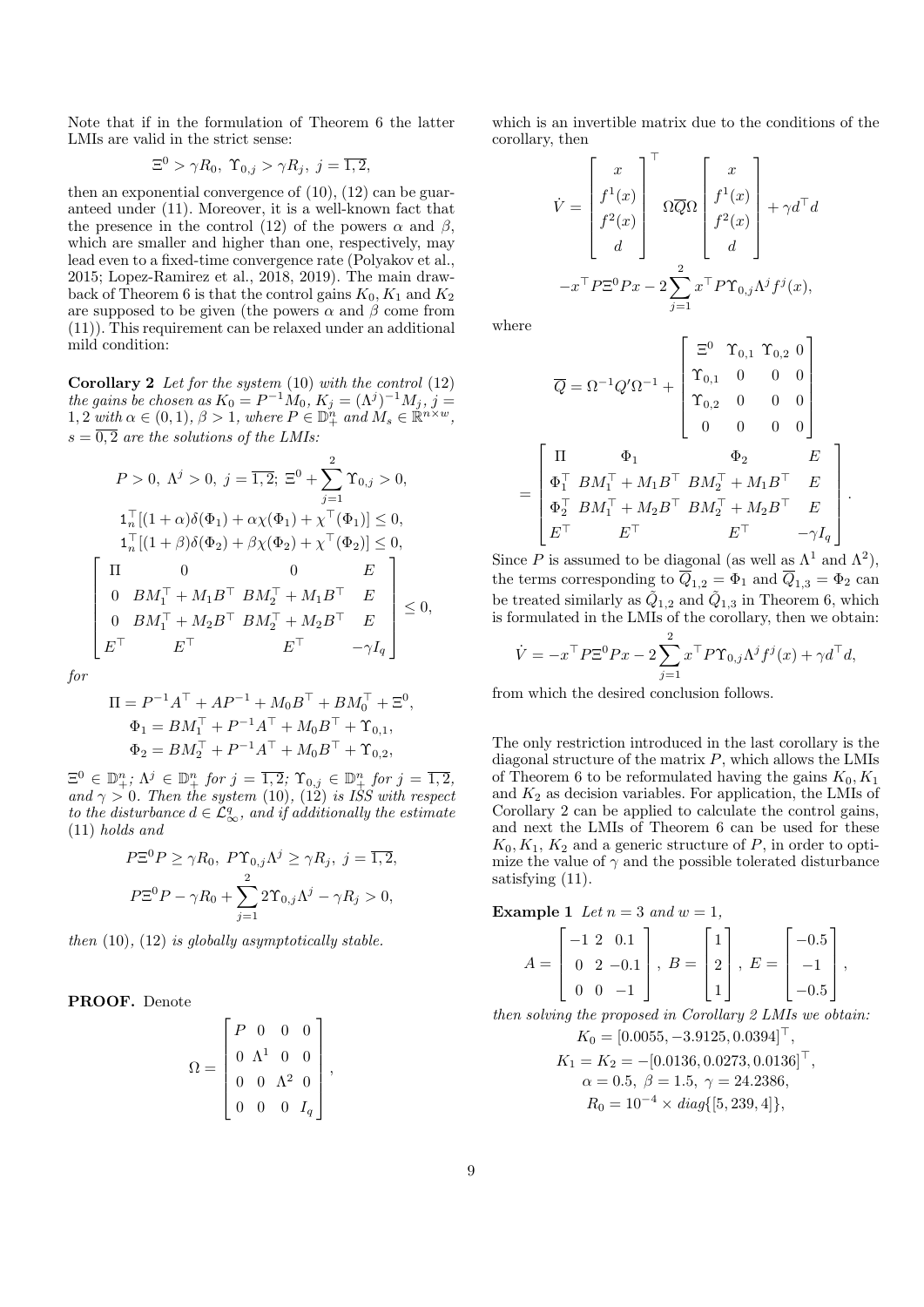

Fig. 1. The results of simulation

$$
R_1 = 10^{-4} \times diag\{[1854, 2618, 1546]\},
$$
  
\n
$$
R_2 = 10^{-4} \times diag\{[1735, 5964, 1276]\}.
$$

The norm of the state on trajectories of the controlled system with six different initial conditions is shown in Fig. 1 in logarithmic scale.

Remark 6 Another application of the proposed approach for analysis of stability of an interval predictor is given in (Leurent et al., 2019). The result of Theorem 3 can also be used for investigation of stability of a generalized Lotka–Volterra equation with a support of mutualistic interactions (Efimov and Aleksandrov, 2019):

 $\dot{x}(t) = diag\{x(t)\} (b + Ax(t) + A_2\varphi(x(t))), t \geq 0,$ 

where  $x(t) \in \mathbb{R}_+^n$  is the vector of the populations of n biological species,  $x(0) \in \mathbb{R}^n_+$ ;  $b \in \mathbb{R}^n$  corresponds to the intrinsic birth or death rates of the species,  $A \in \mathbb{R}^{n \times n}$ is the community matrix, and  $A_2 \in \mathbb{R}^{n \times n}$  is the mutualistic interaction strength between the species;  $\varphi(x(t)) =$  $[\varphi_1(x_1)\dots\varphi_n(x_n)]^{\top} = \left[\frac{x_1}{r_1+x_1}\dots\frac{x_n}{r_n+x_n}\right]^{\top}$  is the vector of Michaelis-Menten functions with  $r = [r_1 \dots r_n]^\top \in \mathbb{R}^n$  being the half-saturation constants.

#### 7 Conclusions

The framework of Persidskii systems is revisited and new conditions of ISS, iISS, IOSS and OSS properties are proposed, which are given in terms of LMIs. The proposed theory is applied to design a robustly stabilizing feedback. It is shown that Euler discretizations of such a class of Persidskii systems preserve stability of the solutions. Our further directions of research will include the analysis of feasibility of LMIs given in Section 4 and reformulation of the LMIs (4) and (13) to better take the features of the particular control and estimation problems into account. Another possible direction is analysis of conditions of stabilization by a bounded control.

#### References

Aleksandrov, A. and Aleksandrova, E. (2018). Delayindependent stability conditions for a class of nonlinear difference systems. Journal of the Franklin Institute, 355, 3367–3380.

- Aleksandrov, A., Chen, Y., Platonov, A., and Zhang, L. (2012). Stability analysis and uniform ultimate boundedness control synthesis for a class of nonlinear switched difference systems. J. Differ. Equat. Appl., 18(9), 1545– 1561.
- Aleksandrov, A. and Zhabko, A. (2010). Preservation of stability under discretization of systems of ordinary differential equations. Siberian Math. J., 51(3), 383–395.
- Altafini, C. (2013). Consensus problems on networks with antagonistic interactions. IEEE Transactions on Automatic Control, 58(4), 935–946.
- Aparicio, A., Efimov, D., and Fridman, L. (2016). Stabilization of a triple integrator by a 3-sign feedback. In Proc. 55th IEEE Conference on Decision and Control  $(CDC)$ . Las Vegas.
- Aparicio, A., Fridman, L., and Efimov, D. (2019). Stabilization of systems with switchings on the axis of their coordinates and its input-to-state properties. Nonlinear Analysis: Hybrid Systems, 32, 10–18. doi: https://doi.org/10.1016/j.nahs.2018.10.008.
- Arcak, M. and Teel, A. (2002). Input-to-state stability for a class of Lurie systems. Automatica J. IFAC, 38(11), 1945–1949.
- Bacciotti, A. and Rosier, L. (2005). Lyapunov Functions and Stability in Control Theory. Springer, Berlin, 2nd edition.
- Barbashin, E. (1961). On construction of Lyapunov functions for nonlinear systems. In Proc. 1st IFAC World Congress, 742–751. Moscow.
- Dashkovskiy, S., Efimov, D., and Sontag, E. (2011). Input to state stability and allied system properties. Automation and Remote Control, 72(8), 1579–1614.
- Efimov, D. and Aleksandrov, A. (2019). Robust stability analysis and implementation of Persidskii systems. In Proc. 58th IEEE Conference on Decision and Control  $(CDC)$ . Nice.
- Efimov, D., Polyakov, A., and Aleksandrov, A. (2019). Discretization of homogeneous systems using Euler method with a state-dependent step. Automatica.
- Efimov, D., Polyakov, A., Levant, A., and Perruquetti, W. (2017). Realization and discretization of asymptotically stable homogeneous systems. IEEE Transactions on Automatic Control, 62(11), 5962–5969.
- Erickson, K. and Michel, A. (1985). Stability analysis of fixed-point digital filters using computer generated Lyapunov functions – Part I: Direct form and coupled form filters. IEEE Trans. on Circuits and Systems, 32, 113– 132.
- Ferreira, L., Kaszkurewicz, E., and Bhaya, A. (2005). Solving systems of linear equations via gradient systems with discontinuous righthand sides: application to LS-SVM. IEEE Transactions on Neural Networks, 16(2), 501–505. doi:10.1109/TNN.2005.844091.
- Hahn, W. (1967). Stability of Motion. Springer-Verlag, New York.
- Halanay, A. (1966). Difierential Equations. Stability. Oscillations. Time Lags. Academic Press, London.